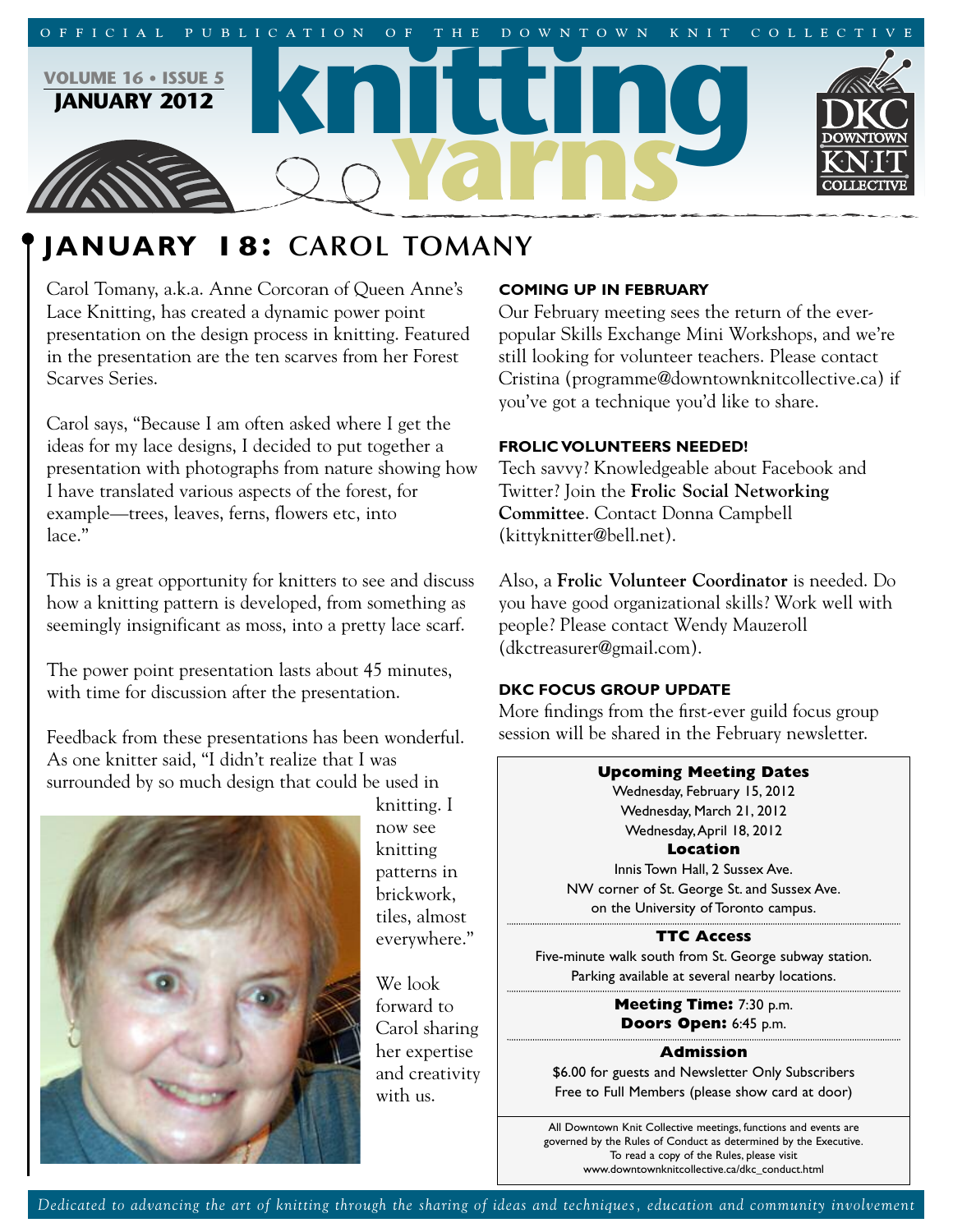# **HIGHLIGHTS OF THE DECEMBER 2011 MEETING**

Approximately 120 members and guests braved a rainy winter night to attend our annual Fashion Show.

A PDF version of the full presentation, including pictures, complete design notes, descriptions and pattern information, is available on our website: **www.downtownknitcollective.ca/pdf/ workofourhands.pdf**

## **Fashion Show**

This year's Fashion Show was run in a slightly different format. Broken down into categories by creative focus (each with a different MC) the models stood together as a group at the front so the garments could be appreciated for a longer stretch of time.

#### **T R I U M P H S**

**Barb Scott**—Triangles Within Triangles Shawl

Pattern source: Heartstring Fibre Arts Materials: Knit Picks Shine Sport Other than some issues in wrapping her brain around the chart repeats involved in knitting a top down triangular shawl, it went well and she is thrilled with the results.

#### **Lesley Melliship**—Transverse Noro Cardigan

Designer: Anne Weaver Pattern Source: Interweave Knits Materials: Noro Kureyon The pattern is knit side to side, which allows the Noro yarn to stripe vertically. She had to rip back the left front and reknit so that when it joined the back the colours would be continuous. Found two great big buttons to finish it off.

**Rochelle Ribeiro**—Patchwork Shawl Designer: Sabine Schopf Pattern Source: Wollzauber 01/2010 Materials: Zauberball Crazy Rochelle started with 3 balls of Zauberball crazy, then ran out of before the end so she had to get a fourth ball. Now she's started another one with another colour of Zauberall Crazy.

#### **Julia Bryant**—Joseph's Coat of Many Colours

Tunisian crochet poncho, design based on an afghan pattern in Woman's Day Magazine over 30 years ago. When Julia had made up some of the squares for the

afghan, she decided it was too nice to put on her bed, so added strips and made it into a poncho.This started her passion for colour inlay in Tunisian crochet, and she then wanted to make a sweater, but found there were no patterns out there so had to start designing her own. The rest is history!

#### **Pat Eldridge**—Tiger Lily

Designer: Mary Ann Stephens Materials: Stash yarn and 3mm needles Pat started with a border done in multicolour garter stitch with a simple colour pattern. With the rumply texture, she likes to think of the band as a little 'rock garden' framing the lilies. She also added underarm gussets for ease of movement.

#### **Irene Reed**—Vintage Suit

A knitted suit Irene made 25-30 years ago, and congratulations are in order that she's still able to fit into it. It was a Jacobsdale Pattern and wool. The skirt is all ribbing, and the jacket has some cable detail.

**Judith Hanninen**—Aoelian Shawl Designer: Elizabeth Freeman Materials: Estelle Super Alpaca Lace Paints, and over 2000 seed beads The shawl took six months to complete, and was surprisingly easy to make. There were no rip-outs, as all the patterns fall over one another so it was easy to see booboos. A little tedious towards the end as there were almost 1000 stitches, but she really enjoyed this one and will do it again.

#### **Wendy Mauzeroll**—Pine Tree Palatine Scarf

Designer: Galina Khmeleva Pattern source: Gossamer Webs Design Collection Materials: Grignasco Merinosilk Wendy began the project as a knitalong in September 2009, and it took almost 2.5 years. Six months into the project, she realized she was going to run out of yarn. In a panic, she searched stashes on Ravelry until she found a knitter in Montreal with one ball of the right colour and dye lot The knitter took pity on Wendy and eventually agreed to sell her half of the ball.

**Barb Scott**—Entrelac Scarf Designer: Kate Atherley Materials: Noro Silk Garden Entrelac has always fascinated Barb, and after several failed attempts to figure it out on her own, she took a class from the amazing Kate Atherley. She loves the entrelac process so much that she has two more scarves on the needles for gifts.

**Flo Flory**—Beaded Pin and Bracelet: Designer: Flo Flory Materials: Farfalle beads This is Flo's newest project. What is interesting is that these items are knit with farfalle beads, which are peanut-shaped and add another dimension to the item.

#### **T E C H N I Q U E S**

**Lorna Aitkens**—Circle Vest Designer: Elaine Eskesen Pattern source: "Silk Knits" Materials: Noro Silk Garden Lorna says this vest was very easy to knit. This garment blocked beautifully, and has the advantage of being worn two ways.

**Judith Hanninen**—Camisole Pattern source: Bergere de France Materials: Esterelle 100% cotton This camisole took three months to make. Judith had a terrible time sizing and ripped it out three times to get it right. She says it's really comfortable and was worth the extra effort.

**Barb Scott**—Felted Mittens with Fur Cuffs Patten source: TLC Yarn website Materials:Patons Classic Wool and Lion Brand Fun Fur

This was Barb's first attempt at felting and her mittens turned out perfectly! They will keep her hands toasty warm this winter.

**Rochelle Ribeiro**—Shadow Shawl Designer: Maureen Mason-Jamieson Materials: Zitron Trekking XXl and Berroco Ultra Alpaca Fine Rochelle had no difficulty with the increases, but had trouble remembering to decrease. She does love the pattern and hopes to make another one when she has time.

**Irene Reed**—Shaded Jacket Designer: Laura Bryant

Materials: Lace Wool from Prism Yarns To give the shaded effect You start with three strands of A then change to 2A and 1B, then 1A and 2B, and finally 3B. She says it was a fun thing to knit and watch the colours change.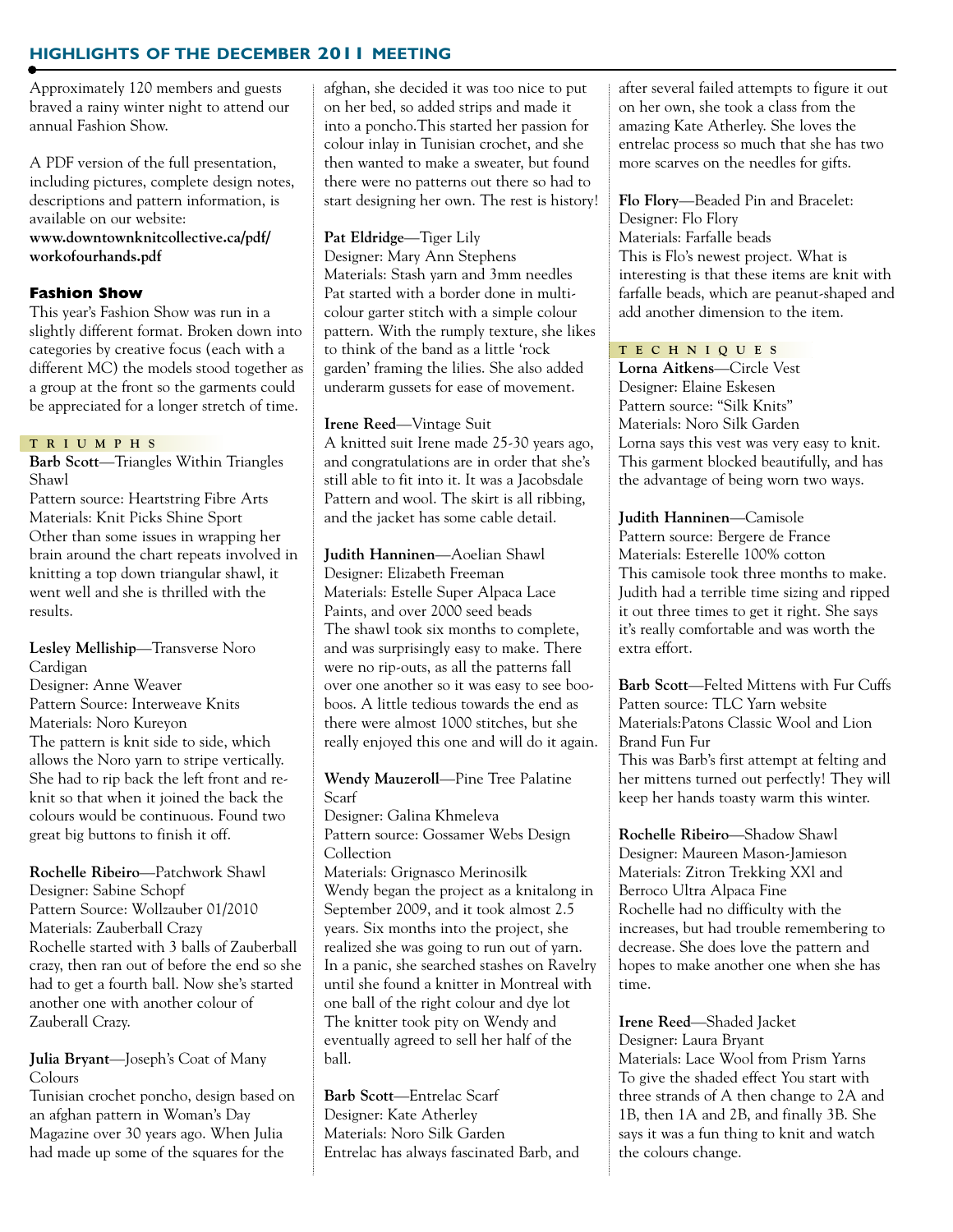**Judy Ponsford**—Swing Jacket Pattern source: Cabin Fever Yarn used: Buffalo wool The Cabin Fever swing coat is knit with white buffalo wool, which is six strands thick. Judy split it into two strands to knit this lovely, thick and warm jacket.

## **Pat Eldridge**—Katherine of Aragon Pullover

Designer: Alice Starmore Pattern source: Tudor Roses Materials: Jumper weight yarn from Pat's stash in 15 shades of blue-greens, red-rusts and purples for the background, plus seven pale shades for the foreground. This sweater is a Christmas gift for Pat's sister. She incorporated the motifs she liked and omitted those she wasn't fond of. Now that she has worked a number of Fair Isles, she has entirely stopped using dropped sleeve construction and now prefers working a bit of a cap at the top of sleeves.

**Judy Ponsford**—Garter Stitch Jacket Pattern source: 1934 Vogue pattern Materials: Fibranatura 50% wool, 50% silk Judy took the vintage pattern and proved a classic shape and luxurious yarn are gorgeous even more than 75 years later.

## **S K I R T S**

**Marie Houghton**—Olive Heather Skirt Designer: Veronique Avery Yarn used: Diamond Galway Heather What a great skirt for \$23.00! Marie doubled height of waist band and used remnant yarn to do so rather than break into another ball for the sake of a few rows. Added two strands of elastic thread through the waist band as insurance against slipping. She recommends wearing a body shaper underneath rather than worrying about fitting a liner.

**Rosemary Herman**—Ali Skirt Pattern Source: Berroco Materials: Noro Aya

**Tamara Krievins**—Hip in Hemp Source: Knitty Summer 2007 Materials: Hempathy by Elsebeth Lavold Tamara's intent was to make the skirt as long as possible… by using every bit of the 10 balls in the bag. She ran out with just 5 more rounds to complete.Cristina to the rescue!! She just happened to have this

The Hempathy yarn is not very sympathetic to work with, but after machine washing, the fabric is a delight to wear. Tamara accented her skirts with one of her favourite moebius wraps, this version knit in garter stitch using two strands of yarn held together: Louisa Harding Millais and Alessandra Filati Super Kid.The crocheted edging was worked in Debbie Bliss Alpaca Silk Aran yarn.

# **D E S I G N E R S**

**Michelle Porter**—Good Karma Farm Short Sleeve Cardigan Materials: Wool/Alpaca blend from Good Karma Farm in Belfast, Maine. Michelle based this design on the Diamond Yarn pattern #1356, which she designed for Lana Gatto Super Soft. The stitch pattern is bramble stitch. As the cardigan is a gift for her mother, she made the sleeves a few inches longer to suit her.

# **Denise Powell**—King's Helm and Viking Helmet

Materials: Cascade 220

Two garments that are part of a single pattern. The King's Helm is a medieval helmet and aventail (chain mail neck guard) with built-in crown. The Viking Helmet is a more fanciful helmet with optional (and not historically correct!) horns, chin strap, and detachable beard. They were made as Christmas presents for her daughters' boyfriends, pattern soon to be made available on Patternfish.

**Michelle Porter**—Basic Cardi Materials: Dye-Version BFL Sock This is Michelle's own design, created to her grandmother's specifications. She made it basic stocking stitch so as not to draw away from the beauty of the yarn colours.

# **Pat Eldridge**—Venezia

Designer: Eunny Jang Pattern source: Interweave Knits Materials: Jumper weight from Pat's stash in six shades of blue-green for the background with white foreground Pat's construction varied significantly from the pattern. She started with a provisional cast-on so she could wait until the sweater was done before I decided how to finish the bottom. She used the 'try it on often and make it larger or smaller when you must' procedure. When most of the body was complete she went back and decided

she wanted additional length picked up the provisional cast on and worked downward. She also picked up and knit down from the cuffs to make them longer, and after closing the shoulder seams, picked up stitches around the sleeve opening and shaped a small cap using knit/purl rows and wrapping the stitches when turning.

# **C R O C H E T**

**Michelle Porter**—Sterling Wrap Pattern Source: Fondle Pattern #111, free on her blog.

Materials: Cabin Fever Sterling in Tuxedo Michelle says this is a very easy pattern, suitable for beginners or mindless work for the bus or in front of the TV. She edged it with dangling Swarovski crystals to great effect.

**Julia Bryant**—Swim Said the Little Fishy This Tunisian crochet cardigan with knitted sleeves and bead design was made from 4-ply crepe yarn from Julia's stash, and wooden beads. The bead motifs depict fish, waves and reeds.The body of the sweater was worked in strips which were then joined with a single crochet on the right side. The sleeves are knitted with a wavy lace design down the centre. The welts, cuffs and neck are worked in a twisted 2x2 rib, the front bands worked in single crochet. She really enjoyed combining the different techniques.

**Tamara Krievins**—Swish Skirt Designer: Josi Hannon Madera Yarn used: Zoe worsted weight The finished garment is a wonderful souvenir of a wonderful vacation in California! Josi is a stickler for fit: her patterns are custom-generated according to the measurements of the wearer. Negativeease is necessary for the look and fit of the skirt, but there are also strategic increases and decreases for shaping in the tushie area. Tamara thought that this skirt would be worn mainly for elegant / formal occasions, with proper hosiery and a delicate shoe. She was surprised and delighted to be able to style the skirt with leggings, ballerina flats, and a denim jacket for casual and informal wear.

**THANKS** to all our knitters, models, MCs audience and executive for making this year's show a resounding success!